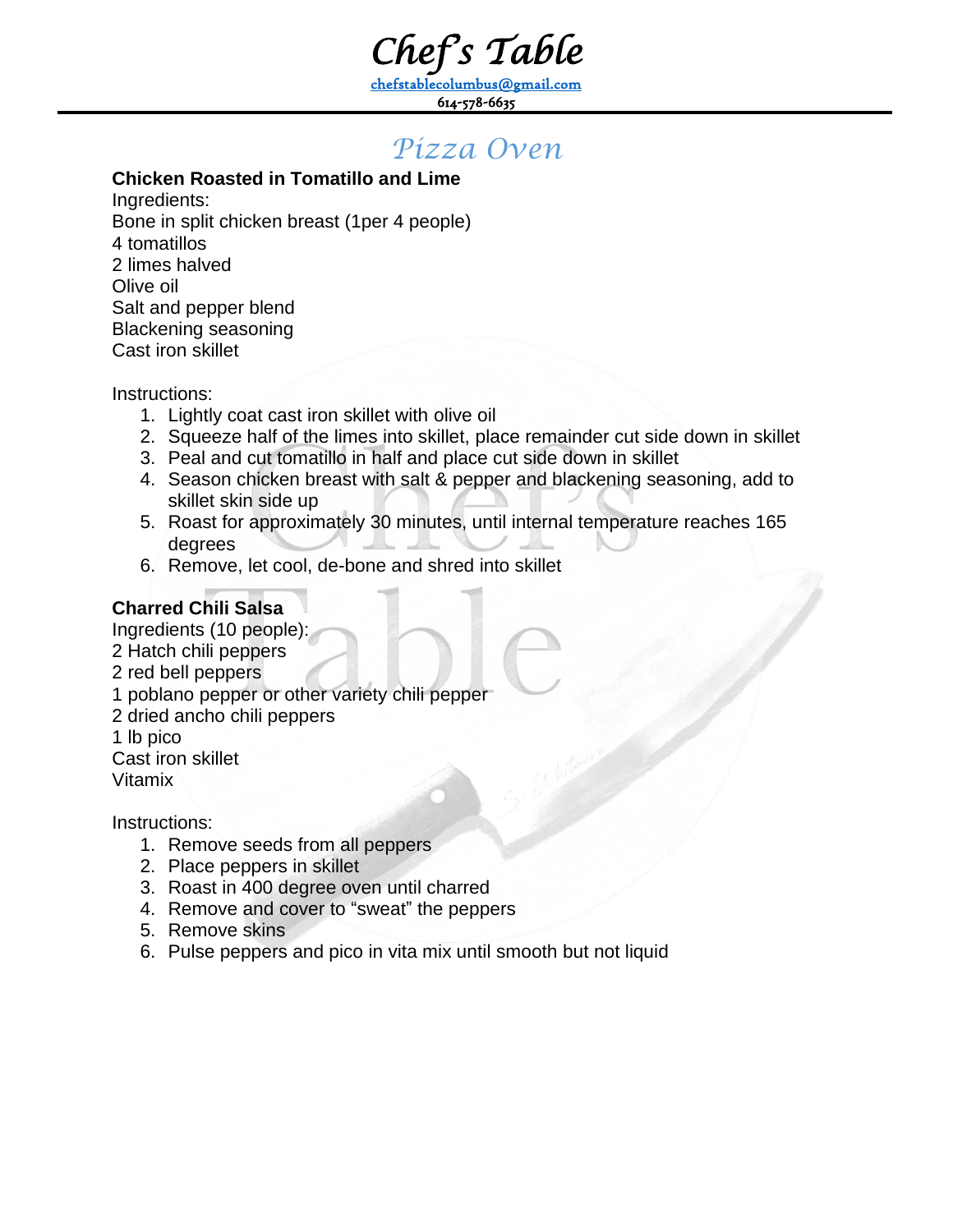### **Pico**

Ingredients (10 people), double if also making charred chili salsa

- 2.5 lbs vine tomatoes
- 1 small onion
- 1 bunch cilantro
- 2 jalapeno
- 2 clove garlic

Salt and pepper blend

#### Instructions:

- 1. Remove seeds from tomato
- 2. Dice onion
- 3. Wash and chop cilantro
- 4. Remove seed from jalapeno and dice
- 5. Peal and mince garlic
- 6. Combine tomato, onion, jalapeno, and garlic
- 7. Add cilantro and salt and pepper to taste

## **Masa Tostadas -** Fresh pressed corn tortilla

- Ingredients (Makes 14):
- 1.5 Cup masa
- 2 tsp salt
- 1 Cup water
- Tortilla press

Plastic bags, cut

2oz scoop

- 1. Mix masa and water together
- 2. Dough should be as soft and moist as possible without sticking to your hands. If dough develops cracks when squeezed, knead in additional water 1 Tbs at a time
- 3. Make dough sphere using 2oz scoop
- 4. Press in dough gently between cut plastic bag in press
- 5. Place on pizza peal lightly dusted with corn meal
- 6. Slide into pizza oven and bake at 400 degrees for approximately 10 minutes until edges start to brown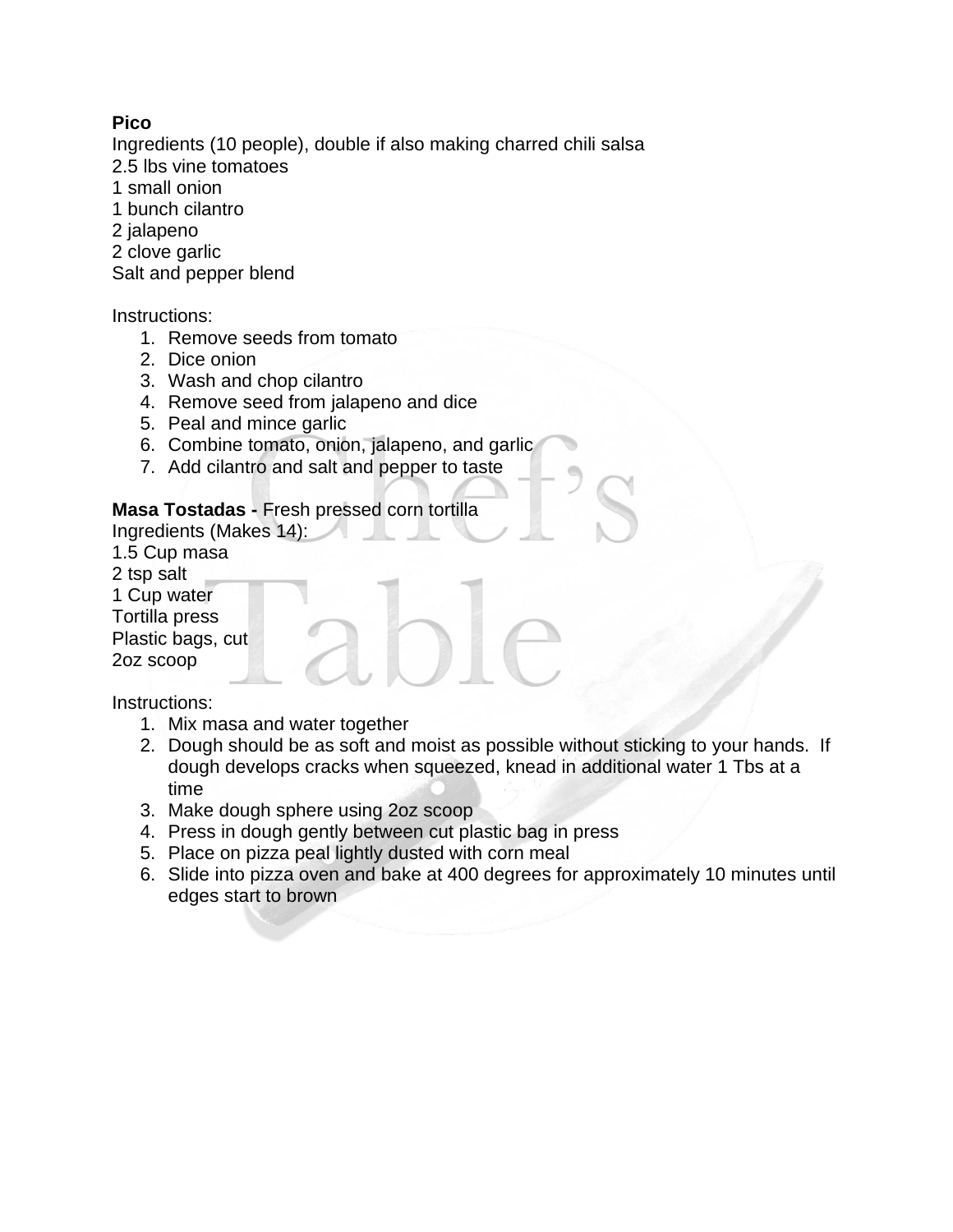### **Guacamole**

Ingredients (approximately 10 servings):

5 large ripe Hass Avocados

1 lime

- 1 medium red onion
- 3 Roma tomatoes
- 2 cloves garlic

Salt/Pepper

#### **Instructions:**

- 1. Grab 2 bowls, (one large, one medium) I don't recommend starting with the avocados as they will oxidize quickly.
- 2. Cut Roma tomatoes in quarters and remove all internals, seeds and membranes alike, keep only the outside.
- 3. Cut outside into small dice. (Skin side down will make it easier to cut through) Place in medium bowl.
- 4. Remove garlic from skins. Slice into thin strips lengthwise, and then cut into small matchsticks, rotate and cut across the matchsticks to brunois garlic. Or, smash the garlic with wide side of your knife and chop it into very small pieces. Place with tomatoes in medium bowl
- 5. Dice red onion and place in medium bowl.
- 6. Cut avocados in half and take out pit/seed.
- 7. With a spoon, scoop avocados into the large bowl, immediately squeeze lime into the bowl and start smashing with a potato smasher until desired consistency. Pour other ingredients into large bowl and fold into the avocado.
- 8. Salt and pepper to taste

## **Tostones (plantain chips)**

Ingredients ( 10-15 sevings) 6 Plantains 32 oz neutral fryer oil Salt/Pepper

- 1. Pour oil into thick bottomed pot, and turn on medium heat. Oil should register 350 degrees with a thermometer, try to maintain this temperature throughout, adjusting the temperature dial as needed.
- 2. Peel back plantain skins by piercing the skin with a small knife and slice downward to the base, trying not to push through the flesh too much.
- 3. After removing from peel, cut plantains about ½ inch thick on a bias (diagonal across)
- 4. In small batches, place ¼ of the plantains in a metal oil skimmer (spyder) and gently place into oil, fry for about a minute and pull out onto a paper towel lined heat proof plate. repeat the process until all are cooked.
- 5. On a cutting board, smash down each individual plantain to about  $\frac{1}{4}$  inch thickness.
- 6. Refry for about 1-2 minutes until crispy, place on another fresh paper towel lined plate.